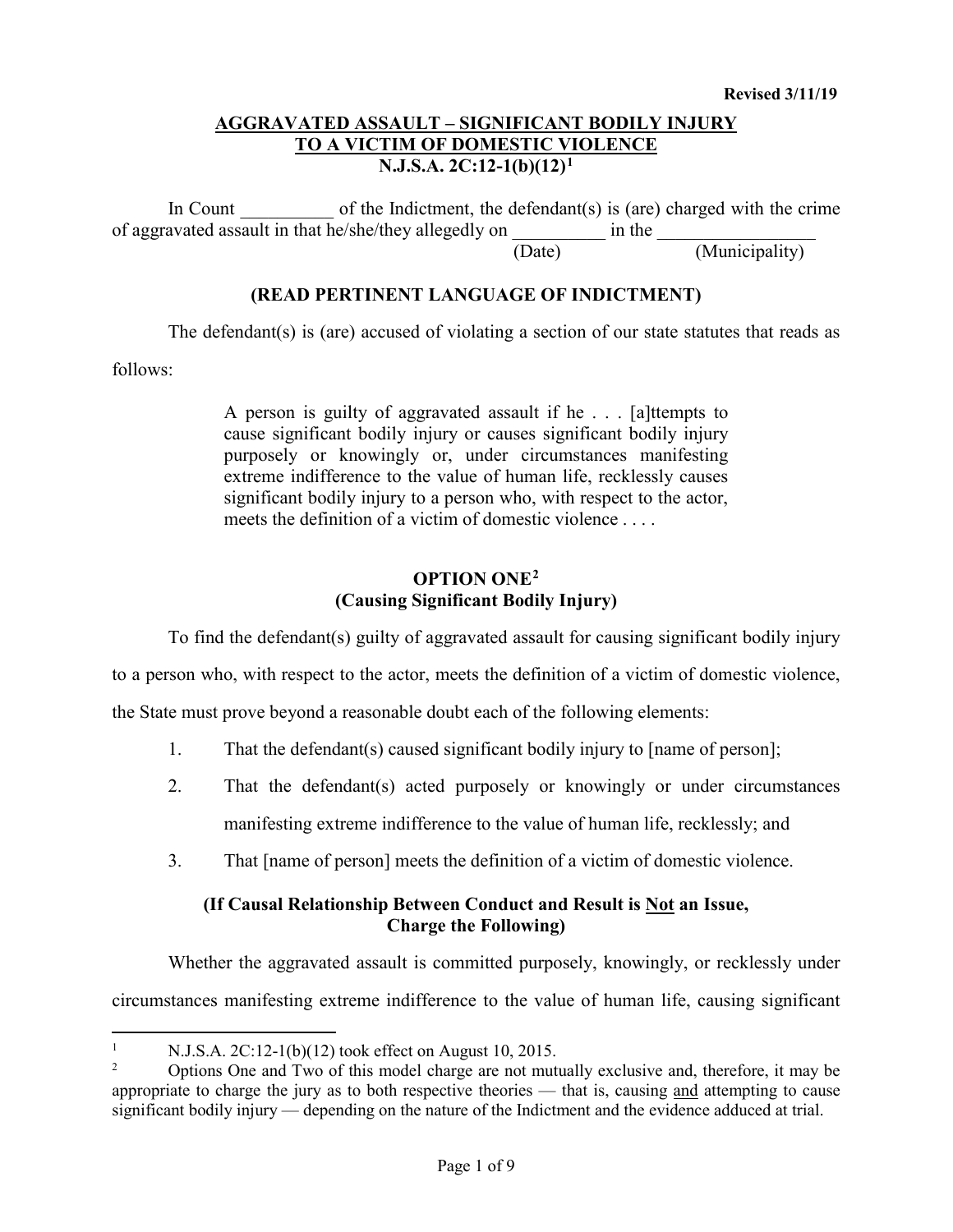bodily injury must be within the design or contemplation of the defendant.

## **(If Causal Relationship Between Conduct and Result is an Issue, Charge the Following)**

Causation<sup>[3](#page-1-0)</sup> has a special meaning under the law. To establish causation, the State must prove two elements, each beyond a reasonable doubt: First, but for the defendant's (defendants') conduct, the result in question would not have happened. In other words, without defendant's (defendants') actions the result would not have occurred.

## **(When purposeful or knowing conduct involved)**

Second, the actual result must have been within the design or contemplation of the defendant(s). If not, it must involve the same kind of injury or harm as that designed or contemplated, and must also not be too remote, too accidental in its occurrence or too dependent on another's volitional act to have a just bearing on the defendant's (defendants') liability or on the gravity of his/her/their offense.

## **(When reckless conduct involved)**

Second, [for reckless conduct] that the actual result must have been within the risk of which the defendant(s) was (were) aware. If not, it must involve the same kind of injury or harm as the probable result and must also not be too remote, too accidental in its occurrence or too dependent on another's volitional act to have a just bearing on the defendant's (defendants') liability or on the gravity of his/her/their offense.

## **(CHARGE IN ALL CASES)**

Significant bodily injury means bodily injury which creates a temporary loss of the function of any bodily member or organ or temporary loss of any one of the five senses.<sup>[4](#page-1-1)</sup> As you know, the five senses are sight, hearing, taste, touch and smell. Bodily injury means physical pain, illness or any impairment of physical condition.<sup>[5](#page-1-2)</sup>

<span id="page-1-0"></span> $\frac{3}{4}$  N.J.S.A. 2C:2-3.

<span id="page-1-1"></span><sup>&</sup>lt;sup>4</sup> N.J.S.A. 2C:11-1(d).

<span id="page-1-2"></span><sup>5</sup> N.J.S.A. 2C:11-1(a).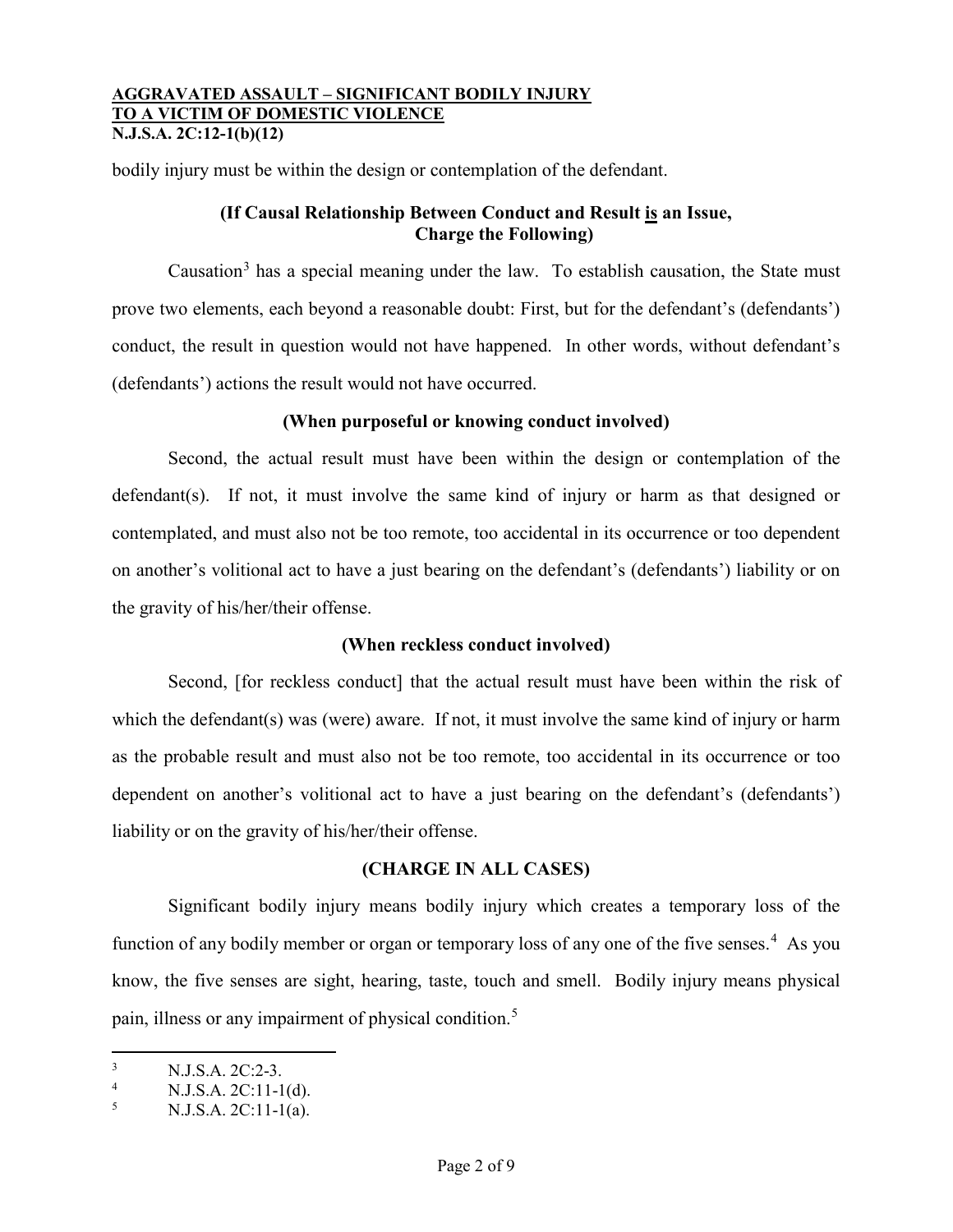The second element that the State must prove beyond a reasonable doubt is that the defendant(s) acted purposely or knowingly or under circumstances manifesting extreme indifference to the value of human life, recklessly.

A person acts purposely with respect to the result of his/her conduct if it is his/her conscious object to cause such a result. A person acts purposely if he/she acts with design, with a specific intent, with a particular object or purpose, or if he/she means to do what he/she does.

A person acts knowingly with respect to the nature of his/her conduct or the attendant circumstances if he/she is aware that his/her conduct is of that nature or that such circumstances exist or if he/she is aware of a high probability of their existence. A person acts knowingly with respect to the result of his/her conduct if he/she is aware that it is practically certain that his/her conduct will cause such a result.

A person acts recklessly with respect to the result of his/her conduct if he/she consciously disregards a substantial and unjustifiable risk that the result will occur from his/her conduct. The risk must be of such a nature and degree that, considering the nature and purpose of the actor's conduct and the circumstances known to the actor, its disregard involves a gross deviation from the standard of conduct that a reasonable person would observe in the actor's situation. One is said to act recklessly if one acts with recklessness, with scorn for the consequences, heedlessly, fool-hardily.

The phrase "under circumstances manifesting extreme indifference to the value of human life" does not focus on the state of mind of the actor, but rather on the circumstances under which you find that he/she acted. If, in light of all the evidence, you find that the conduct of the defendant(s) resulted in a probability as opposed to a mere possibility of significant bodily injury, then you may find that he/she/they acted under circumstances manifesting extreme indifference to the value of human life.<sup>[6](#page-2-0)</sup>

<span id="page-2-0"></span> <sup>6</sup> In State v. Curtis, 195 N.J. Super. 354, 364–65 (App. Div.), certif. denied, 99 N.J. 212 (1984), the court found, in the context of aggravated manslaughter, that the difference between recklessness under circumstances manifesting extreme indifference to human life and mere recklessness is the difference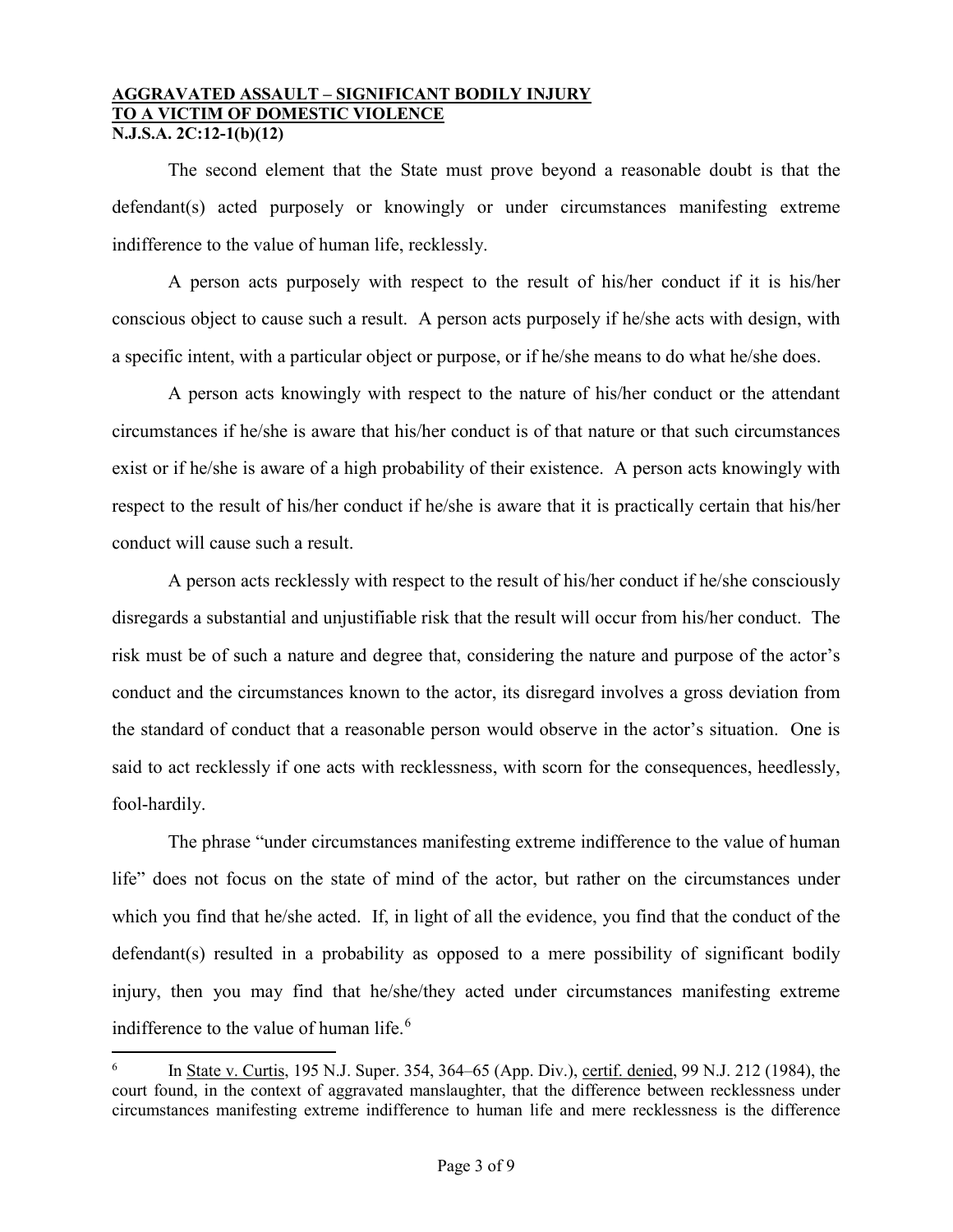In determining whether the defendant(s) acted purposely or knowingly or under circumstances manifesting extreme indifference to the value of human life, recklessly, you may consider the nature of the act(s) itself (themselves) and the severity of the resulting injury (injuries).

Purpose, knowing and reckless are conditions of the mind that cannot be seen and can only be determined by inferences drawn from the defendant's (defendants') conduct, words or acts. A state of mind is rarely susceptible of direct proof but must ordinarily be inferred from the facts. Therefore, it is not necessary that the State produce witnesses to testify that an accused said that he/she had a certain state of mind when he/she engaged in a particular act. It is within your power to find that such proof has been furnished beyond a reasonable doubt by inference, which may arise from the nature of the defendant's (defendants') acts and conduct, from all that he/she/they said and did at the particular time and place, and from all surrounding circumstances.

The third element that the State must prove beyond a reasonable doubt is that [name of person] meets the definition of a victim of domestic violence.<sup>[7](#page-3-0)</sup> In order for the State to prove this element, the State must first prove beyond a reasonable doubt that the defendant(s) caused significant bodily injury to [name of person], and that the defendant(s) acted purposely or knowingly or under circumstances manifesting extreme indifference to the value of human life, recklessly. The State must then prove beyond a reasonable doubt that

# **(CHOOSE AS APPROPRIATE)[8](#page-3-1)**

 $\overline{a}$ 

between the probability as opposed to the possibility that a certain result will occur. The Supreme Court endorsed Curtis in State v. Breakiron, 108 N.J. 591, 605 (1987). The case law has applied the Curtis probability standard to the aggravated-assault statute. State v. Scher, 278 N.J. Super. 249, 272 (App. Div. 1994), certif. denied, 140 N.J. 276 (1995); State v. Oriole, 243 N.J. Super. 688, 693 (Law Div. 1990). Please note that in the aggravated-assault statute the Legislature has used the term "extreme indifference to the value of human life," while the aggravated-manslaughter statute speaks in terms of "extreme indifference to human life." Therefore, the indifference referred to in the aggravated-assault statute would appear not to relate to whether the victim lives or dies but rather to the value of the victim's life.

<span id="page-3-0"></span> $\frac{7}{8}$  N.J.S.A. 2C:25-19(d).

<span id="page-3-1"></span>The definition of "victim of domestic violence" as contained in N.J.S.A. 2C:25-19(d) refers to a specified person, protected under the Prevention of Domestic Violence Act of 1991, who "has been subjected to domestic violence" by another specified person. The possible relationships between the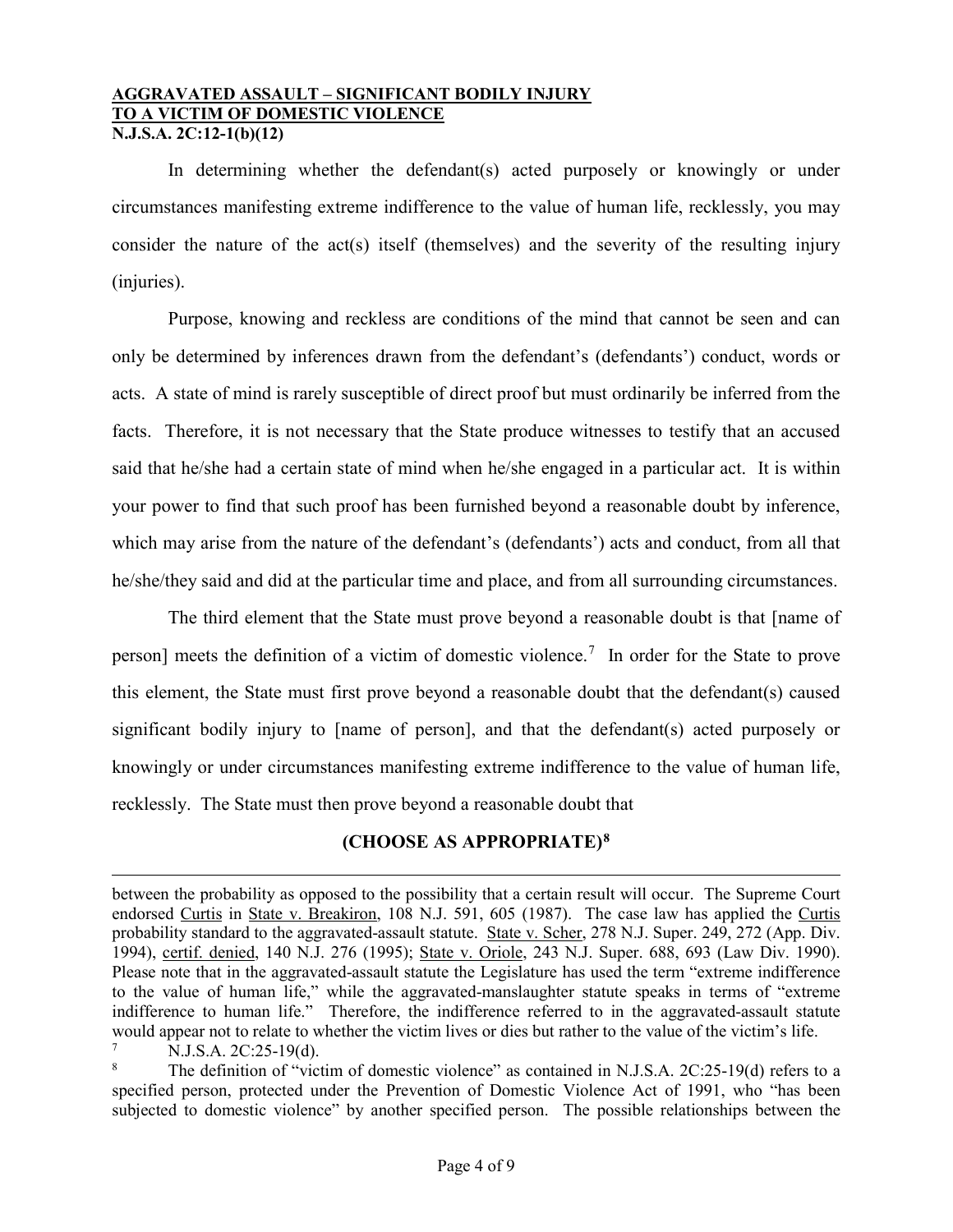#### **(Relationship Class One)**

[name of person] is 18 years of age or older or an emancipated minor and the defendant(s) is [name of person's] spouse, former spouse, or any other person who is a present household member or was at any time a household member. Emancipated minor means a person who is under 18 years of age but who has been married, has entered military service, has a child or is pregnant or has been previously declared by a court or an administrative agency to be emancipated.<sup>[9](#page-4-0)</sup>

## **(Relationship Class Two)**

[name of person], regardless of age, has a child in common with the defendant(s), or [name of person], regardless of age, anticipates having a child in common with the defendant(s), if one of the parties is pregnant.

## **(Relationship Class Three)**

[name of person], regardless of age, has had a dating relationship with the defendant(s).

 $\overline{a}$ 

## **(CHARGE IN ALL CASES)**

All jurors do not have to agree unanimously concerning which form of aggravated assault is present so long as all believe that it was one form of aggravated assault or the other. However, to be guilty of aggravated assault, all jurors must agree that the defendant(s) either purposely or knowingly caused significant bodily injury to a person who, with respect to the actor, meets the definition of a victim of domestic violence or, under circumstances manifesting extreme

<span id="page-4-0"></span>parties as enumerated in N.J.S.A. 2C:25-19(d) are separated into three classes for purposes of this model charge. The term, "domestic violence," as referenced in N.J.S.A. 2C:25-19(d), is defined in N.J.S.A. 2C:25-19(a) as the occurrence of one or more of seventeen predicate acts inflicted upon a person protected under the Prevention of Domestic Violence Act of 1991 by an adult or an emancipated minor. Since this model charge only concerns significant-bodily-injury aggravated assault to a person who, with respect to the actor, meets the definition of a victim of domestic violence, each of the seventeen predicate acts as enumerated in N.J.S.A. 2C:25-19(a) need not be considered by a jury with regard to whether [name of person] meets the definition of a victim of domestic violence. Indeed, the legislative purpose of N.J.S.A. 2C:12-1(b)(12) is to remove the presumption of non-incarceration which is otherwise applicable to third-degree crimes for first-time offenders when a domestic-violence-related assault involves actual or attempted significant bodily injury. S. Judiciary Comm. Statement to S.B. No. S2559 (June 11, 2015). N.J.S.A. 2C:25-19(e).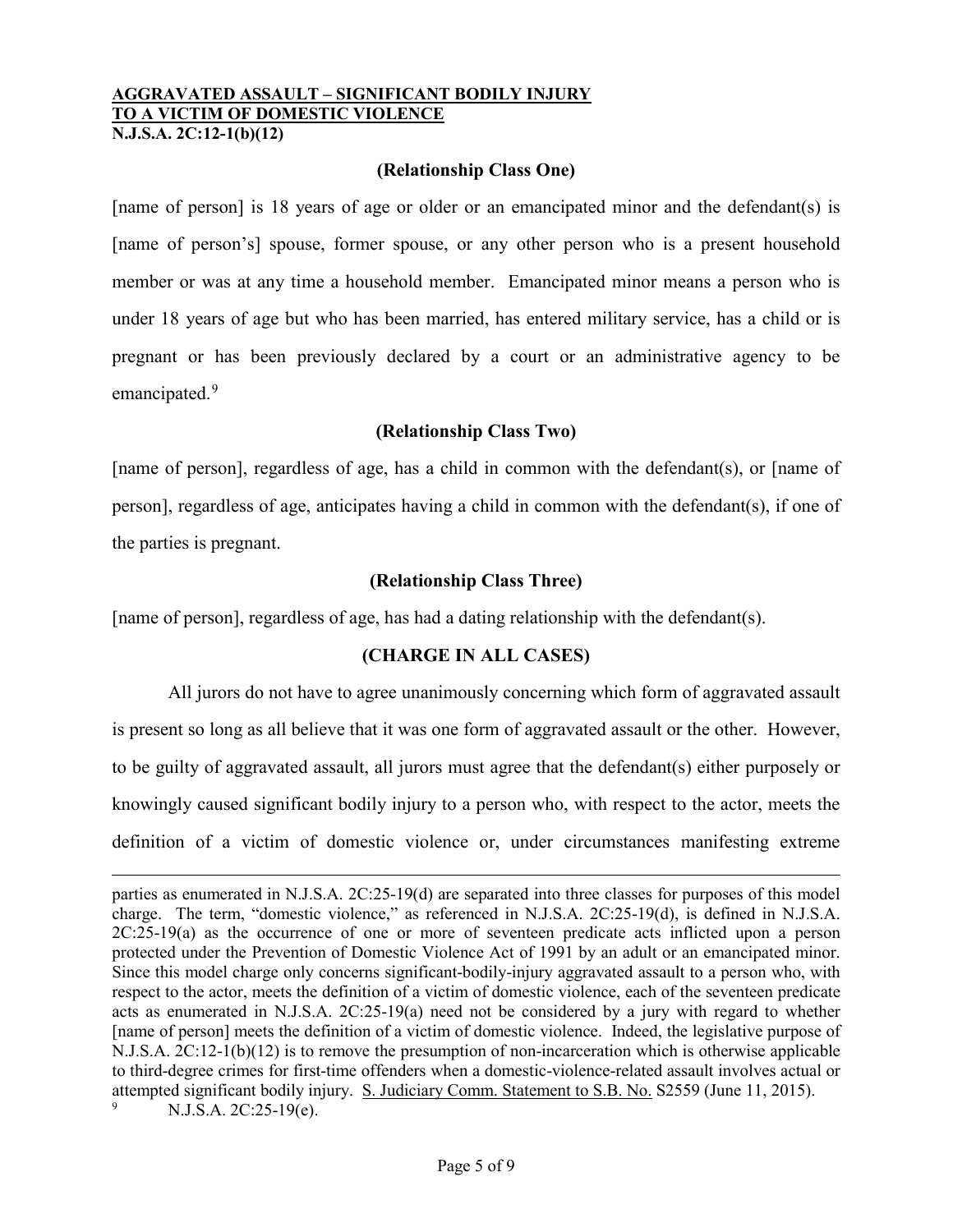indifference to the value of human life, recklessly caused significant bodily injury to such person.

If you find that the State has proved each element beyond a reasonable doubt, then you must find the defendant(s) guilty.

If you find that the State has failed to prove any element beyond a reasonable doubt, then you must find the defendant(s) not guilty.

# **OPTION TWO (Attempt to Cause Significant Bodily Injury)**

To find the defendant(s) guilty of attempting to cause significant bodily injury to a person who, with respect to the actor, meets the definition of a victim of domestic violence, the State must prove beyond a reasonable doubt each of the following elements:

- 1. That the defendant(s) purposely<sup>[10](#page-5-0)</sup> attempted to cause significant bodily injury to [name of person]; and
- 2. That [name of person] meets the definition of a victim of domestic violence.

If you find beyond a reasonable doubt that the defendant(s) attempted to cause significant bodily injury, it does not matter whether such injury actually resulted.

The first element that the State must prove beyond a reasonable doubt is that the defendant(s) purposely attempted to cause significant bodily injury to [name of person].

The law provides that a person is guilty of attempt if, acting purposefully, he/she:

# **(CHOOSE AS APPROPRIATE)**

1. Engaged in conduct that would constitute the offense if the attendant circumstances were as a reasonable person would believe them to be;

<span id="page-5-0"></span><sup>&</sup>lt;sup>10</sup> When a person actually causes significant bodily injury, "he is guilty whether his mental state is purposeful, knowing or reckless. However, where the person does not cause serious bodily injury but only attempts to do so, he is guilty only if the attempt to cause that result is purposeful." State v. McAllister, 211 N.J. Super. 355, 362 (App. Div. 1986) (citing N.J.S.A. 2C:5-1(a); State v. Battle, 209 N.J. Super. 255, 258-59 (App. Div.1986)).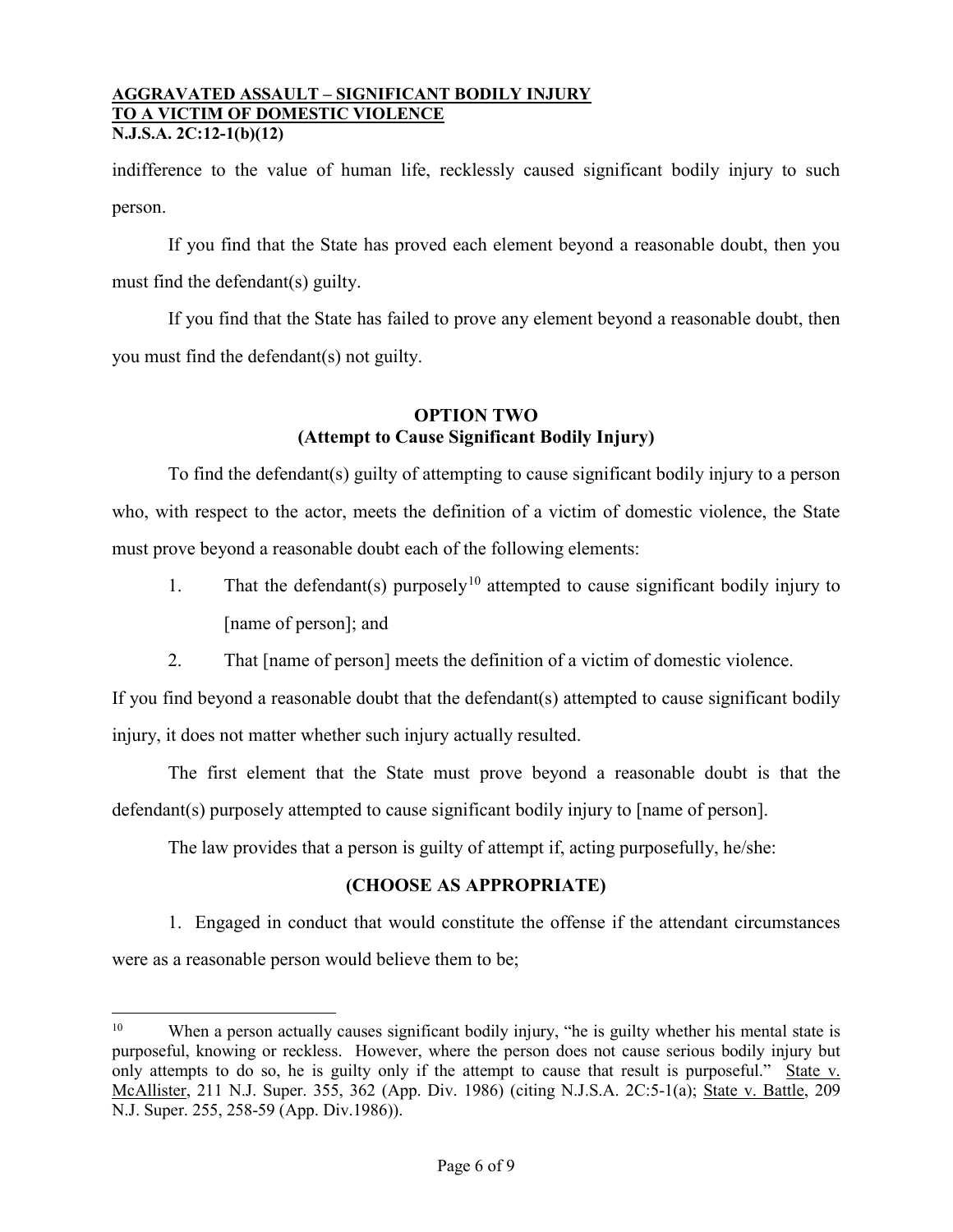#### **(or)**

2. Did (or omitted to do) anything with the purpose of causing significant bodily injury to another without further conduct on his/her part. This means that the defendant(s) did something designed to cause significant bodily injury without having to take any further action.

#### **(or)**

3. Did (or omitted to do) anything that, under the circumstances as a reasonable person would believe them to be, was an act (or omission) constituting a substantial step in a course of conduct planned to culminate in his commission of the crime. The step taken must be one that is strongly corroborative of the defendant's (defendants') criminal purpose. The accused must be shown to have had a firmness of criminal purpose in light of the step(s) he/she had already taken. These preparatory steps must be substantial and not just very remote preparatory acts.<sup>[11](#page-6-0)</sup>

A person acts purposely with respect to the result of his/her conduct if it is his/her conscious object to cause such a result. A person acts purposely if he/she acts with design, with a specific intent, with a particular object or purpose, or if he/she means to do what he/she does.

In determining whether the defendant(s) acted purposely, you may consider the nature of the act(s) itself (themselves) and the severity of the resulting injury (injuries).

Purpose is a condition of the mind that cannot be seen and can only be determined by inferences drawn from the defendant's (defendants') conduct, words or acts. A state of mind is rarely susceptible of direct proof but must ordinarily be inferred from the facts. Therefore, it is not necessary that the State produce witnesses to testify that an accused said that he/she had a certain state of mind when he/she engaged in a particular act. It is within your power to find that such proof has been furnished beyond a reasonable doubt by inference, which may arise from the nature of the defendant's (defendants') acts and conduct, from all that he/she/they said and did at the particular time and place, and from all surrounding circumstances.

<span id="page-6-0"></span><sup>&</sup>lt;sup>11</sup> State v. Fornino, 223 N.J. Super. 531, 538 (App. Div.), certif. denied, 111 N.J. 570 (1988), cert. denied, 488 U.S. 859, 109 S. Ct. 152, 102 L. Ed. 2d 123 (1988).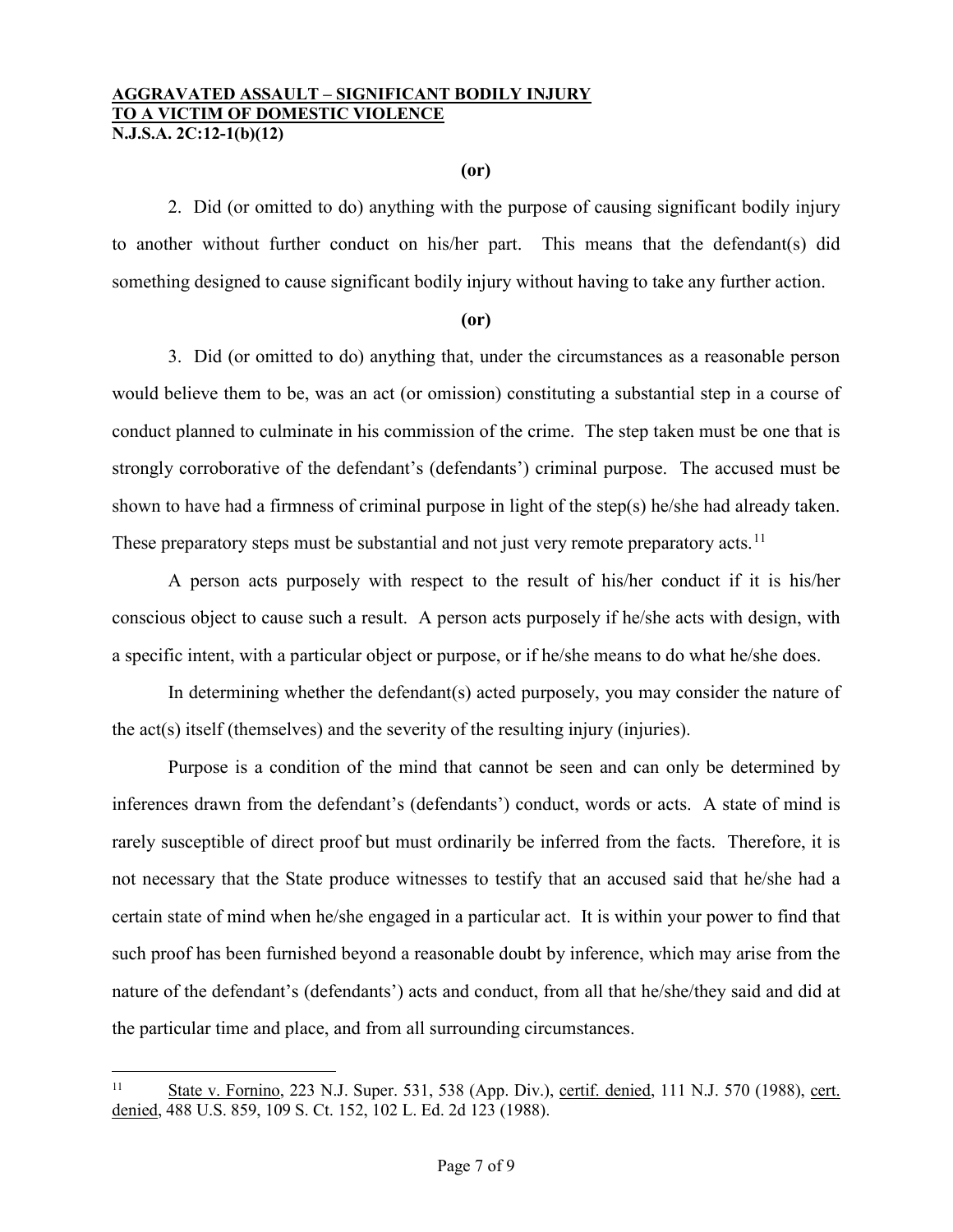## **(CHARGE IN ALL CASES)**

Significant bodily injury means bodily injury which creates a temporary loss of the function of any bodily member or organ or temporary loss of any one of the five senses.<sup>[12](#page-7-0)</sup> As you know, the five senses are sight, hearing, taste, touch and smell. Bodily injury means physical pain, illness or any impairment of physical condition.[13](#page-7-1)

The second element that the State must prove beyond a reasonable doubt is that [name of person] meets the definition of a victim of domestic violence.<sup>[14](#page-7-2)</sup> In order for the State to prove this element, the State must first prove beyond a reasonable doubt that the defendant(s) purposely attempted to cause significant bodily injury to [name of person]. The State must then prove beyond a reasonable doubt that

# **(CHOOSE AS APPROPRIATE)[15](#page-7-3)**

## **(Relationship Class One)**

[name of person] is 18 years of age or older or an emancipated minor and the defendant(s) is [name of person's] spouse, former spouse, or any other person who is a present household member or was at any time a household member. Emancipated minor means a person who is under 18 years of age but who has been married, has entered military service, has a child or is

<span id="page-7-0"></span><sup>&</sup>lt;sup>12</sup> N.J.S.A. 2C:11-1(d).<br><sup>13</sup> N.J.S.A. 2C:11-1(a).

<span id="page-7-1"></span><sup>&</sup>lt;sup>13</sup> N.J.S.A. 2C:11-1(a).<br><sup>14</sup> N.J.S.A. 2C:25, 10(d)

<span id="page-7-2"></span><sup>&</sup>lt;sup>14</sup> N.J.S.A. 2C:25-19(d).<br><sup>15</sup> The definition of "vict

<span id="page-7-3"></span><sup>15</sup> The definition of "victim of domestic violence" as contained in N.J.S.A. 2C:25-19(d) refers to a specified person, protected under the Prevention of Domestic Violence Act of 1991, who "has been subjected to domestic violence" by another specified person. The possible relationships between the parties as enumerated in N.J.S.A. 2C:25-19(d) are separated into three classes for purposes of this model charge. The term, "domestic violence," as referenced in N.J.S.A. 2C:25-19(d), is defined in N.J.S.A. 2C:25-19(a) as the occurrence of one or more of seventeen predicate acts inflicted upon a person protected under the Prevention of Domestic Violence Act of 1991 by an adult or an emancipated minor. Since this model charge only concerns significant-bodily-injury aggravated assault to a person who, with respect to the actor, meets the definition of a victim of domestic violence, each of the seventeen predicate acts as enumerated in N.J.S.A. 2C:25-19(a) need not be considered by a jury with regard to whether [name of person] meets the definition of a victim of domestic violence. Indeed, the legislative purpose of N.J.S.A. 2C:12-1(b)(12) is to remove the presumption of non-incarceration which is otherwise applicable to third-degree crimes for first-time offenders when a domestic-violence-related assault involves actual or attempted significant bodily injury. S. Judiciary Comm. Statement to S.B. No. S2559 (June 11, 2015).